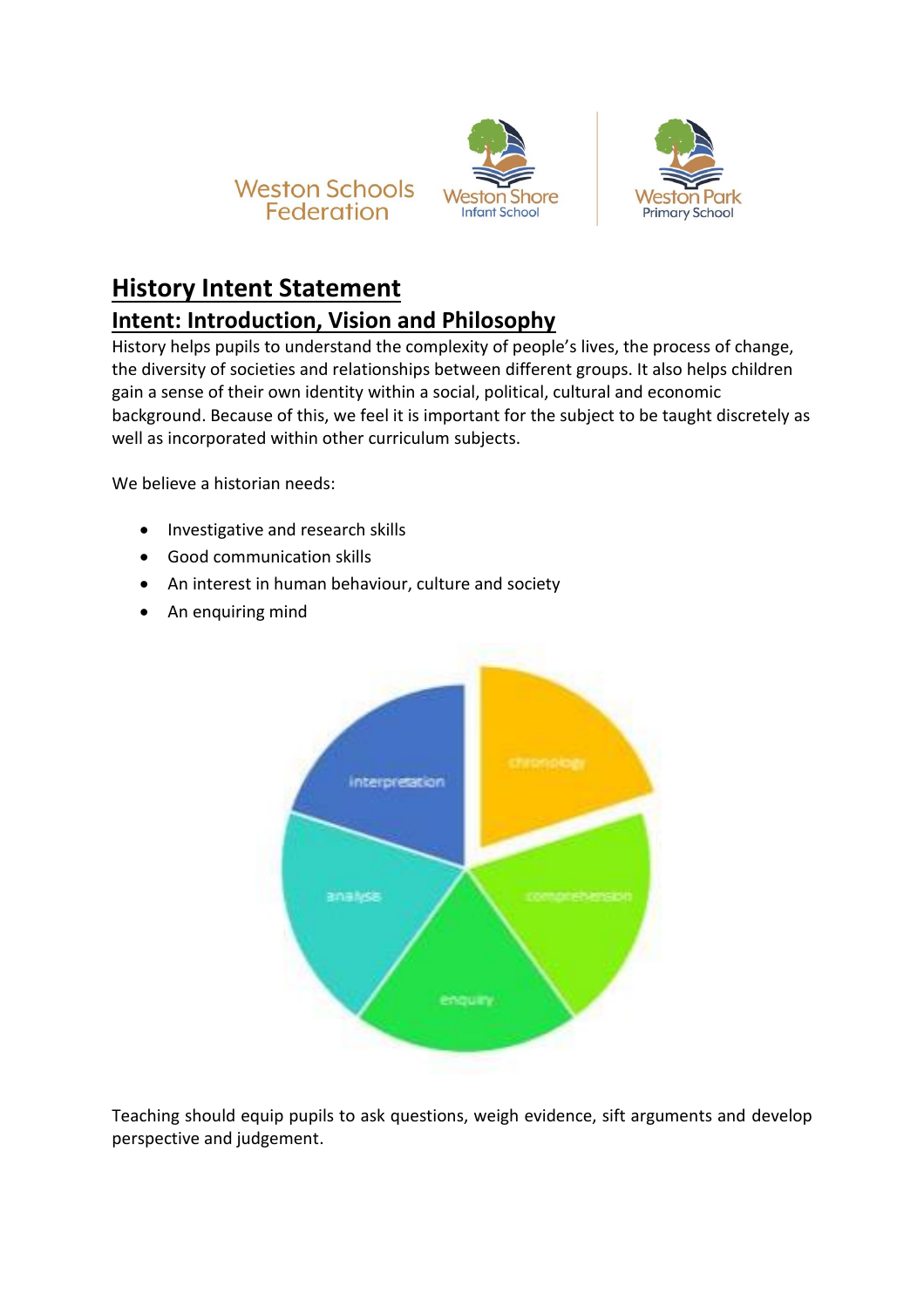## **Implementation: What does History look like at Weston Schools Federation?**

History teaching focuses on enabling pupils to think as historians. An emphasis is placed on examining primary and secondary sources including historical artefacts, pictures and texts. Where appropriate, pupils are given the opportunity to visit sites of historical significance or interest. Teachers recognise and value the importance of stories in history teaching and use them as an important way of stimulating curiosity about the past. We focus on helping pupils understand that historical events can be interpreted in different ways and that they are encouraged to ask critical questions when looking at the origins of sources. Primary School children in EYFS use their own experiences, and the experience of our community, to learn early historical skills. We talk about the past and present in group sessions and learn that things have not always been as they are today. A keyway we explore this idea is looking at our own lives. We bring in baby photos and discuss the changes in our bodies, before thinking about changes in the world around us.

During key stage 1, pupils develop an awareness of the past, using common words and phrases relating to the passing of time. They are taught to know where the people and events they study fit within a chronological framework and identify similarities and differences between ways of life in different periods. They use a wide vocabulary of everyday historical terms, which is provided at the start of each new historical unit. Pupils are encouraged to ask and answer questions, referring to the historical narrative used within the teaching. In addition to this, we teach about the lives of significant individuals and have also named each classroom after a significant individual in the past.

In key stage 2, pupils continue to develop a chronologically secure knowledge and understanding of British, local and world history, establishing clear narratives within and across the periods they study. They are encouraged to make connections between historical events and similarities between empires and civilisations over time and develop the appropriate use of historical terms. Pupils will be supported and encouraged to devise historically valid questions to further their understanding of the period of history, as well as making links to the personal histories of the class and the significance to their current lives. Children are supported to consider the impact of historical events to living memory and how this influences their lives and those of their family and peers. Encouraging this level of discourse is of importance to support children in the development of their cultural capital. Across all stages of teaching and learning we endeavour to create strong and appropriate links with other subjects to enhance the curriculum and learning experience, predominantly but not exclusively with literacy, art and design, geography and P4C.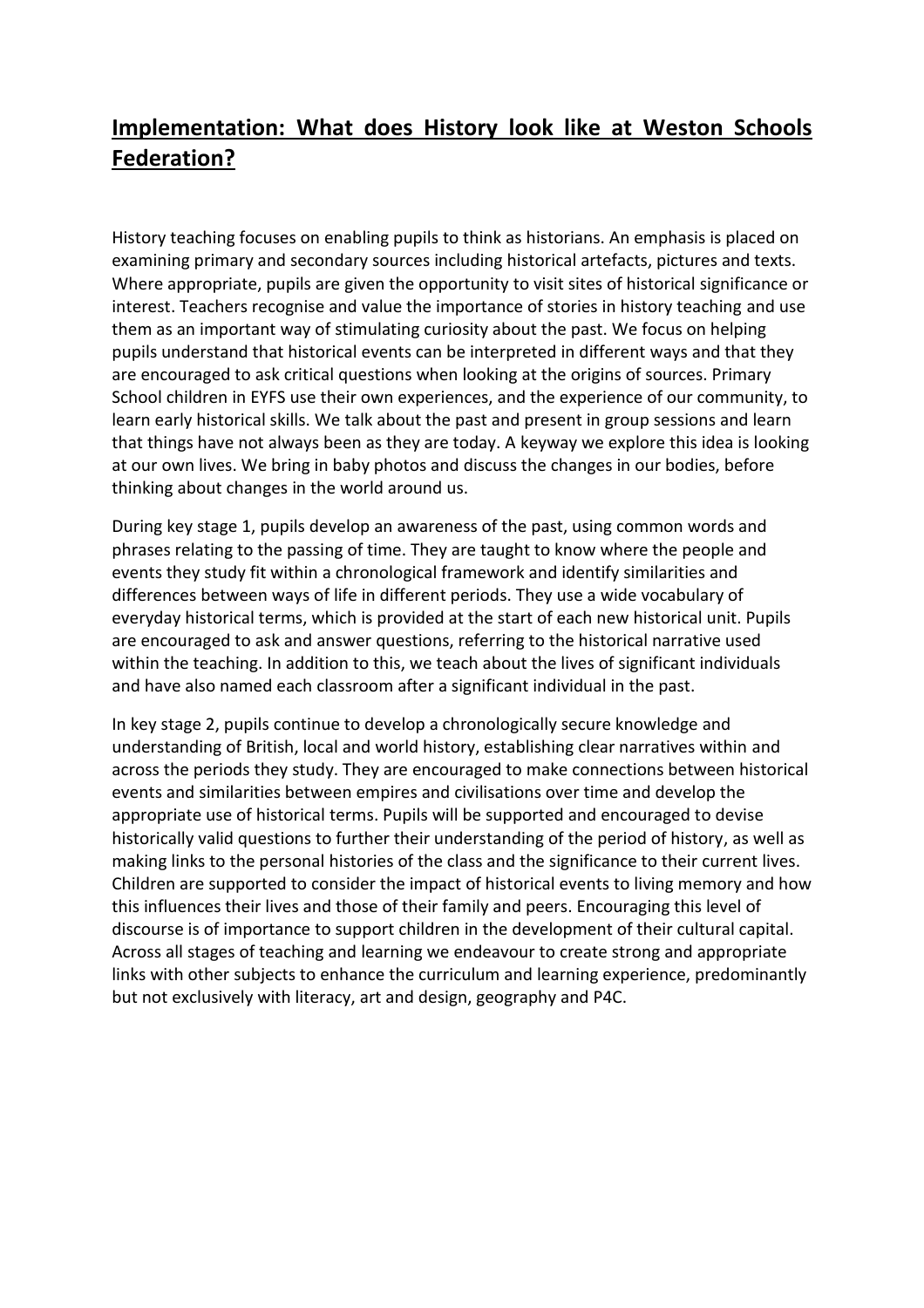|             |                                                                                                                                                                                                                                                                                                                                                                                           | Autumn 1                                                                     | Autumn 2                                                                                                    | Spring 1                                      | Spring 2                                                                                                        | Summer 1                                                                                                              | Summer 2                                                                                                    |
|-------------|-------------------------------------------------------------------------------------------------------------------------------------------------------------------------------------------------------------------------------------------------------------------------------------------------------------------------------------------------------------------------------------------|------------------------------------------------------------------------------|-------------------------------------------------------------------------------------------------------------|-----------------------------------------------|-----------------------------------------------------------------------------------------------------------------|-----------------------------------------------------------------------------------------------------------------------|-------------------------------------------------------------------------------------------------------------|
| <b>EYFS</b> | <b>NC</b><br>Developmental Matters Strands<br>Talk about the lives of the people around them and their roles in society.<br>Know some similarities and differences between things in the past and now, drawing on their experiences and what is being read in class.<br>Understand the past through settings, characters and events encountered in books, read in class and storytelling. |                                                                              |                                                                                                             |                                               |                                                                                                                 |                                                                                                                       | Children talk about past<br>and present events in<br>their own lives and in the<br>lives of family members. |
|             | WSF                                                                                                                                                                                                                                                                                                                                                                                       |                                                                              |                                                                                                             |                                               |                                                                                                                 |                                                                                                                       | Our History                                                                                                 |
| Year 1      | <b>NC</b>                                                                                                                                                                                                                                                                                                                                                                                 | Lives of significant individuals                                             | Changes within living memory                                                                                |                                               | Changes within living<br>memory                                                                                 |                                                                                                                       |                                                                                                             |
|             | WSF                                                                                                                                                                                                                                                                                                                                                                                       | Significant people Mary<br>Seacole and Marie Curies                          | Toys past and present                                                                                       |                                               | Old and new<br>Machines, Cars and other<br>transport                                                            |                                                                                                                       |                                                                                                             |
| Year 2      | <b>NC</b>                                                                                                                                                                                                                                                                                                                                                                                 | Events beyond d living<br>memory                                             |                                                                                                             | Lives of significant<br>individuals           |                                                                                                                 | Significant historical events                                                                                         |                                                                                                             |
|             | WSF                                                                                                                                                                                                                                                                                                                                                                                       | Great Fire of London                                                         |                                                                                                             | Florence Nightingale                          |                                                                                                                 | Titanic                                                                                                               |                                                                                                             |
| Year 3      | <b>NC</b>                                                                                                                                                                                                                                                                                                                                                                                 |                                                                              |                                                                                                             | Achievements of the<br>earliest civilizations | Changes in Britain form the<br>stone age to the Iron age                                                        | Changes in Britain form the<br>stone age to the Iron age                                                              | The Roman Empire and its<br>impact on Britain                                                               |
|             | <b>WSF</b>                                                                                                                                                                                                                                                                                                                                                                                |                                                                              |                                                                                                             | Egypt                                         | Stone Age<br>Settlements and Tools                                                                              | Stone Age<br>Settlements and Tools                                                                                    | Roman Empire                                                                                                |
| Year 4      | NC                                                                                                                                                                                                                                                                                                                                                                                        | Britain's settlement by Anglo-<br>Saxons and scots                           | The Viking and Anglo Saxon<br>struggle for the kingdom of<br>England to the time of Edward<br>the confessor |                                               |                                                                                                                 | A non-European society that<br>provides contrasts with<br>British history.                                            |                                                                                                             |
|             | WSF                                                                                                                                                                                                                                                                                                                                                                                       | Anglo Saxons and scots                                                       | <b>Vikings</b>                                                                                              |                                               |                                                                                                                 | Mayans                                                                                                                |                                                                                                             |
| Year 5      | <b>NC</b>                                                                                                                                                                                                                                                                                                                                                                                 | A study of Greek life and<br>achievements and influence<br>on western world. |                                                                                                             |                                               | A study of an aspect or<br>theme in British history that<br>extends pupils chronology<br>knowledge beyond 1066. | A study of an aspect or<br>theme in British history<br>that extends pupils<br>chronological knowledge<br>beyond 1066. |                                                                                                             |
|             | <b>WSF</b>                                                                                                                                                                                                                                                                                                                                                                                | <b>Ancient Greeks</b>                                                        |                                                                                                             |                                               | Journeys: the story of<br>migration to Britain.                                                                 | Victorians                                                                                                            |                                                                                                             |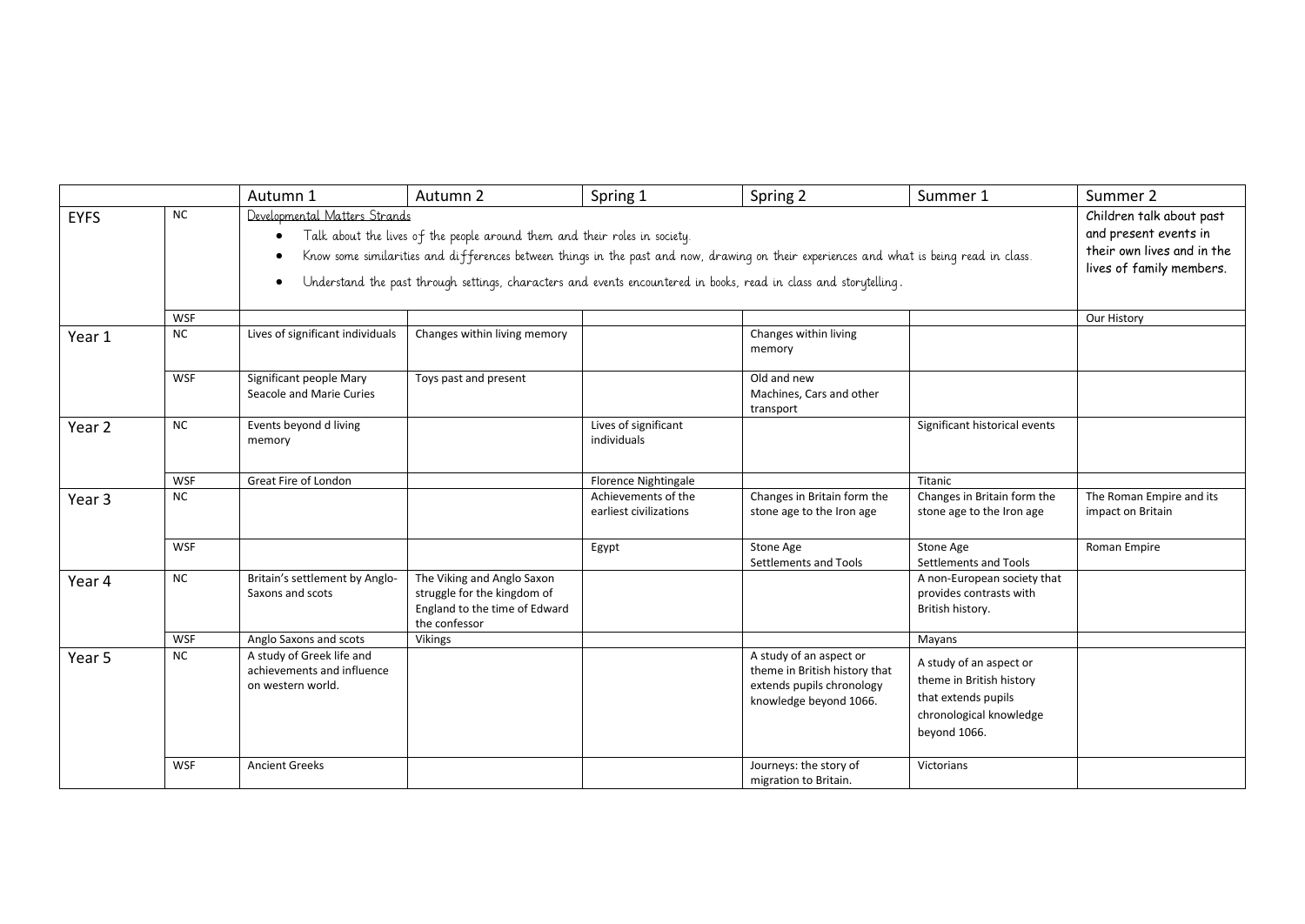| Year 6 | <b>NC</b> | A study of an aspect in British<br>history that extended pupils<br>chronological knowledge<br>beyond 1066. | A study of an aspect or<br>theme in British history<br>that extends pupils<br>chronological knowledge<br>beyond 1066. | A local history study |  |
|--------|-----------|------------------------------------------------------------------------------------------------------------|-----------------------------------------------------------------------------------------------------------------------|-----------------------|--|
|        | WSF       | Crime and Punishment                                                                                       | Remembrance                                                                                                           | WW <sub>2</sub>       |  |